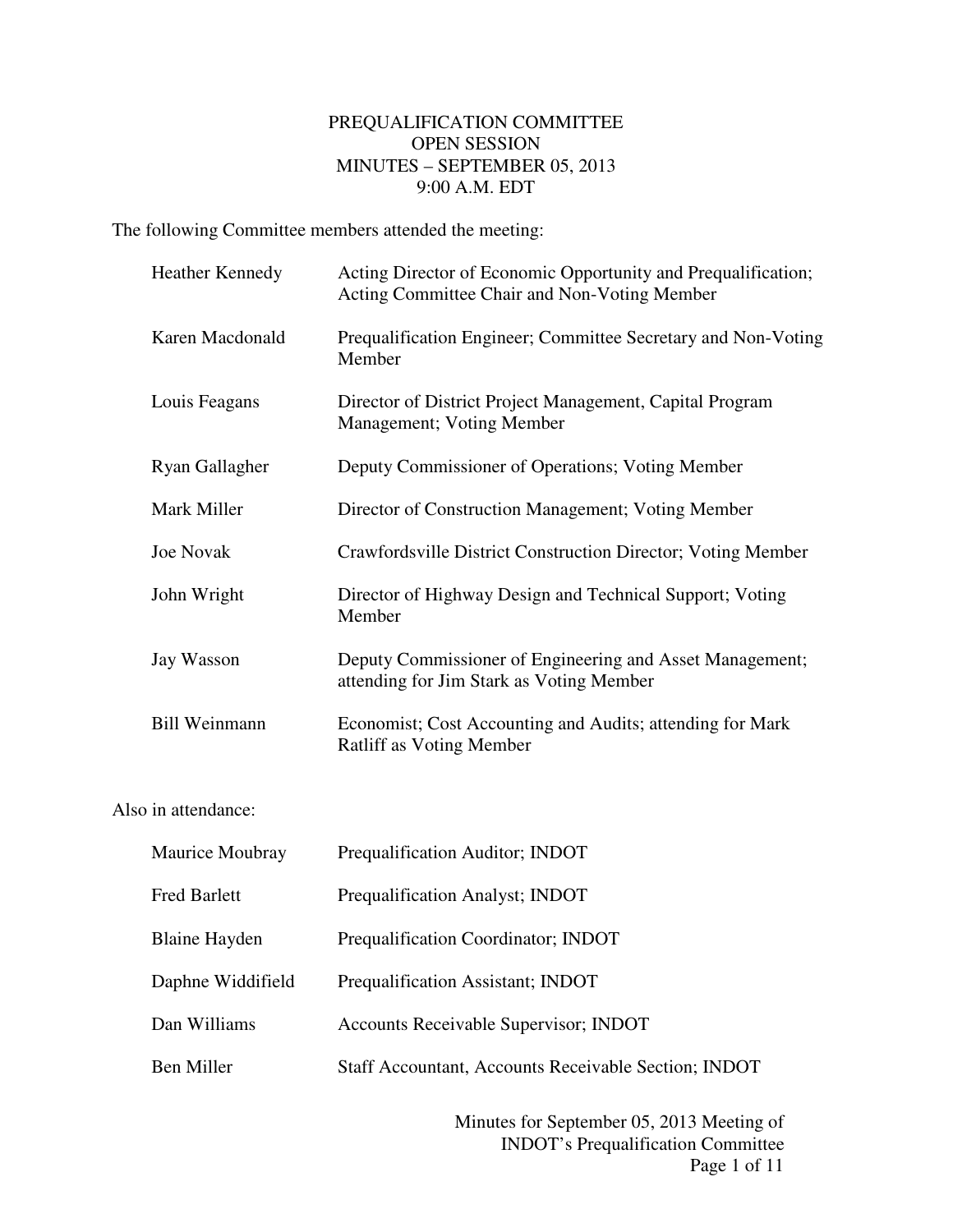| David Alyea        | Contract Compliance Manager, Economic Opportunity Division;<br><b>INDOT</b> |
|--------------------|-----------------------------------------------------------------------------|
| Sam Sarvis         | Deputy Commissioner; Capital Program Management: INDOT                      |
| Bill Isom          | Jack Isom Construction Company, Inc.                                        |
| Ethan Tan          | Jack Isom Construction Company, Inc.                                        |
| <b>Tom Pastore</b> | Attorney for Jack Isom Construction Company, Inc.                           |
| Megan Sullivan     | Sullivan Construction, Inc.                                                 |
| Paul Berebitsky    | Indiana Construction Association (ICA)                                      |

\*\*\*\*

The Committee reviewed the following agenda items

- 1. Adoption of May 2, 2013 meeting minutes
- 2. Adoption of July11, 2013 meeting minutes
- 3. Jack Isom Construction Company Appeal of denial of prequalification
- 4. Sullivan Construction, Inc.- Non-prequalified subcontractor limits

## PREQUALIFICATION COMMITTEE MEETING OPEN SESSION SEPTEMBER 05, 2013

Ms. Kennedy, Acting Committee Chair, called the meeting to order at 9:01 a.m. EDT. All Committee members were present with the exception of Mr. Stark and Mr. Ratliff. Mr. Weinmann attended for Mr. Ratliff and Mr. Wasson attended for Mr. Stark.

Ms. Kennedy asked that everyone sign the sign-in sheet that is circulating. She facilitated introductions of all individuals attending the meeting.

1. Adoption of May 2, 2013 meeting minutes

Ms. Kennedy called for consideration of the meeting minutes from the May 2, 2013 meeting.

> Minutes for September 05, 2013 Meeting of INDOT's Prequalification Committee Page 2 of 11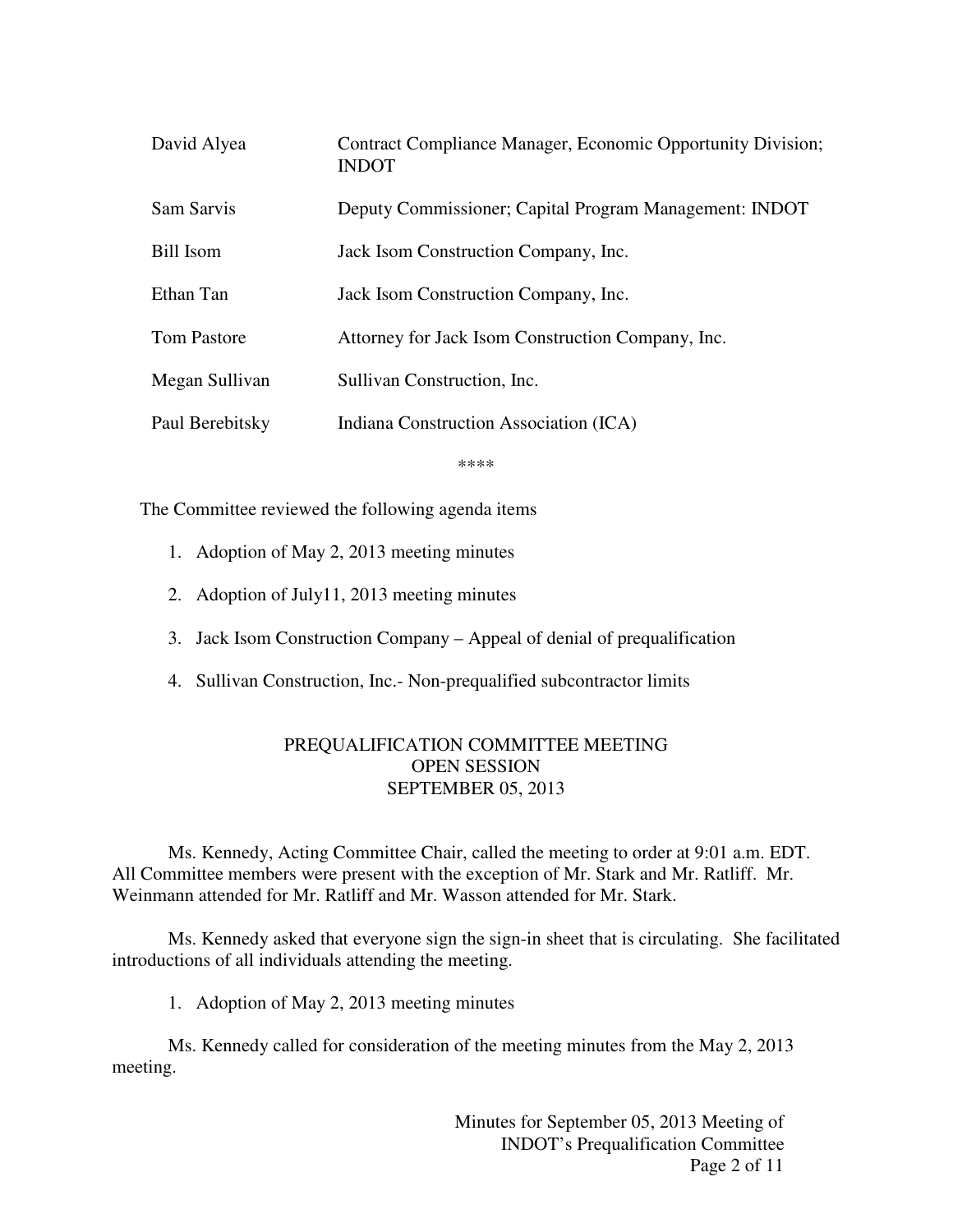Mr. Novak moved to adopt the meeting minutes from the May 2, 2013 meeting. Mr. Feagans seconded the motion. All members voted in favor.

## 2. Adoption of July11, 2013 meeting minutes

Ms. Kennedy called for consideration of the meeting minutes from the July 11, 2013 meeting.

Mr. Feagans moved to adopt the meeting minutes from the July 11, 2013 meeting. Mr. Novak seconded the motion. All members voted in favor.

3. Jack Isom Construction Company – Appeal of denial of prequalification

Ms. Kennedy introduced the item regarding Jack Isom Construction Company (Isom). She explained the Committee meeting procedures for an appeal: the contractor presents their case first, INDOT representatives are allowed to respond, then Committee members and the audience may ask questions.

Mr. Pastore, Attorney for Isom, stated the overpayment by INDOT on Contract R-31652 is resolved and no longer an issue. Isom originally said they would pay it. Isom had objected to some of the contract items, but signed the M-39 form anyway, and it triggered an overpayment. Isom objected to the liquidated damages. Through communication with INDOT district and central office personnel, they have now been granted extra days, which reduces the overpayment to zero.

Mr. Pastore addressed the second issue of several subcontractor claims. He stated that a Local Public Agency (LPA) job last year in Marshall County had liquidated damages that were assessed at approximately \$400,000. Isom worked with Gerry Burton. INDOT Construction Management Claims Administrator, and agreed to \$160,000 in liquidated damages on the project. Isom had cash flow problems and then had another \$78,000 hit. Greg Pankow, INDOT State Construction Engineer, informed Isom that there is another project with liquidated damages. Isom's cash flow issues became apparent, and when subcontractors hear of cash flow problems, they file claims to get their money. Isom is not disputing the subcontractor claims, but INDOT does not pay the contractor when subcontractor claims have been filed. Isom is working with their bonding company to get all of the claims paid. They are scheduled to come out next week to take a look at Isom's books.

Mr. Pastore stated that regarding the Engineering Aggregates and Prestressed Services (PSI) claims, Isom asked Stefanie Fouty, INDOT Accounting and Control Progress Estimate Supervisor, to back charge Isom and pay the subcontractors directly. It was granted. He stated that INDOT may not have a process to do this and it may have been handled with a band-aid, but it is allowed by the specifications.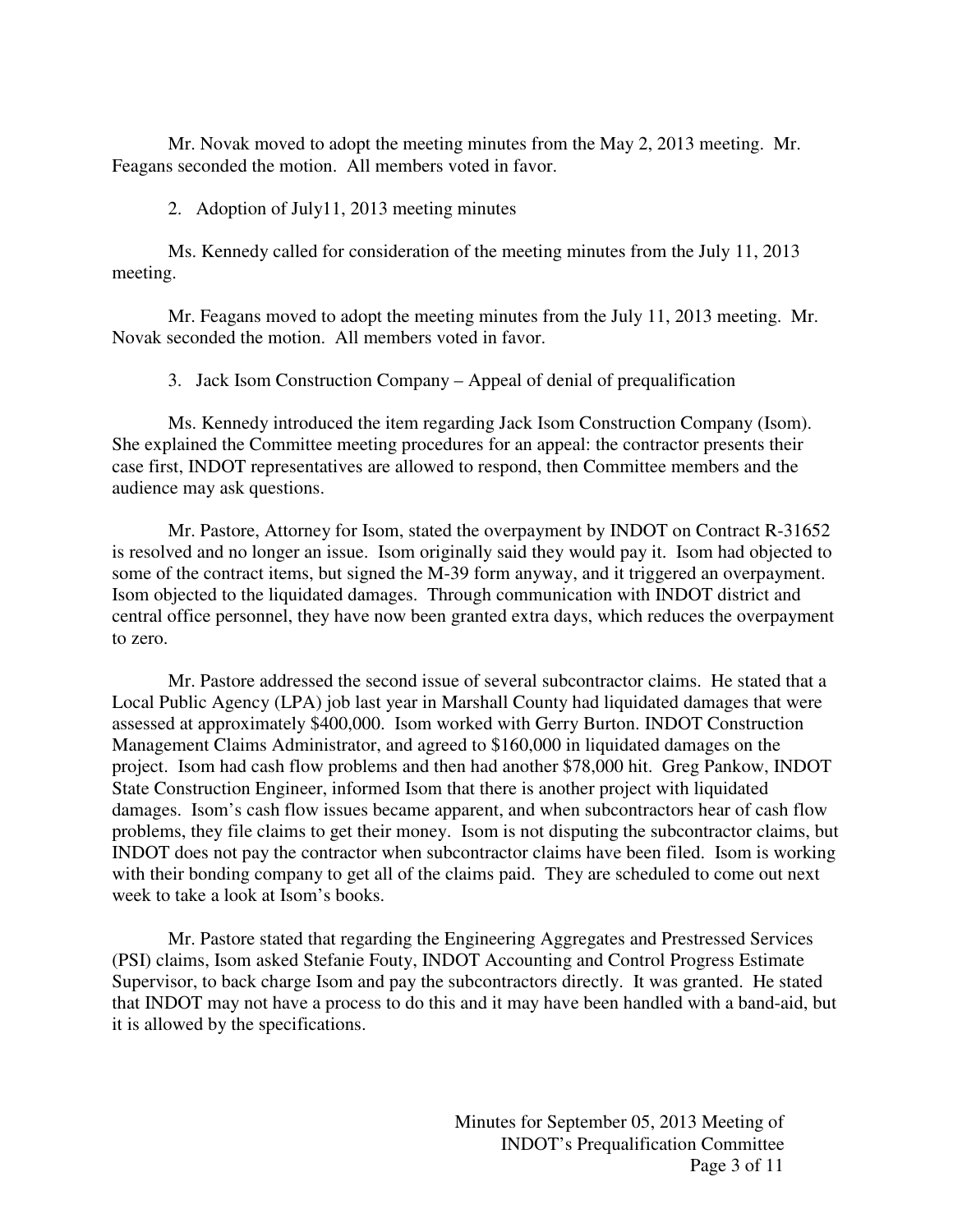Mr. Pastore stated that if Isom is denied prequalification, then the bonding company will have to take over the contracts. They are asking the bonding company for \$350,000 to \$400,000 to pay off the subcontractors. Then they would pay the bonding company back \$40,000 to \$50,000 per month.

Mr. Pastore stated that Isom needs their prequalification approved to continue to get work from INDOT. He stated that 90% of Isom's jobs are INDOT or LPA jobs. Isom has a plan in place to maintain obligations. He recommended a reduction in capacity of 25%. He stated that this would be a reasonable solution compared to denial.

Mr. Pastore stated the issue with the CR-2 for Contract R-34090 is a little premature at this point. He stated the project had a causeway and when the project was advertised, there was no easement issued. Isom requested information and the consultant informed them that the information would not be available at the letting. Isom was the low bidder. They were not told at the pre-construction conference that the easement was not available. It was a full month afterwards before they found out they would not get the easement. Isom should be granted more time on this project. Isom would like the opportunity to work it out with INDOT and would like it taken off the table today.

Mr. Pastore stated that as a comparison, a CR-2 for Contract B-27570, from the packet handed out at the meeting today, shows positive comments about Isom's handling of that project. He again stated that an appropriate action would be to prequalify Isom with a capacity reduction, instead of denying them prequalification.

Ms. Macdonald stated the district is not in attendance to discuss the CR-2 and this was not a factor in denial of Isom's prequalification application. She stated the main issue for denying prequalification to Isom was the overpayment issue. The secondary issue was the multiple subcontractor liens. She also stated that after listening to Mr. Pastore's explanation of the issues, she would be willing to prequalify Isom with a capacity reduction.

Mr. Feagans asked if the bonding company can come in.

Mr. Pastore stated that Isom currently cannot bid. To delay any further would be devastating to the company. This needs to be resolved so Isom can continue to work.

Ms. Kennedy asked when Isom's prequalification expired.

Ms. Macdonald replied that Isom's prequalification expired on April 30, 2013. They submitted their renewal application after their prequalification had expired.

Mr. Miller admitted that a mistake was made with the liquidated damages on Contract R-31652, but it was just corrected this week. He stated that he has concerns with Isom's timely completion of projects.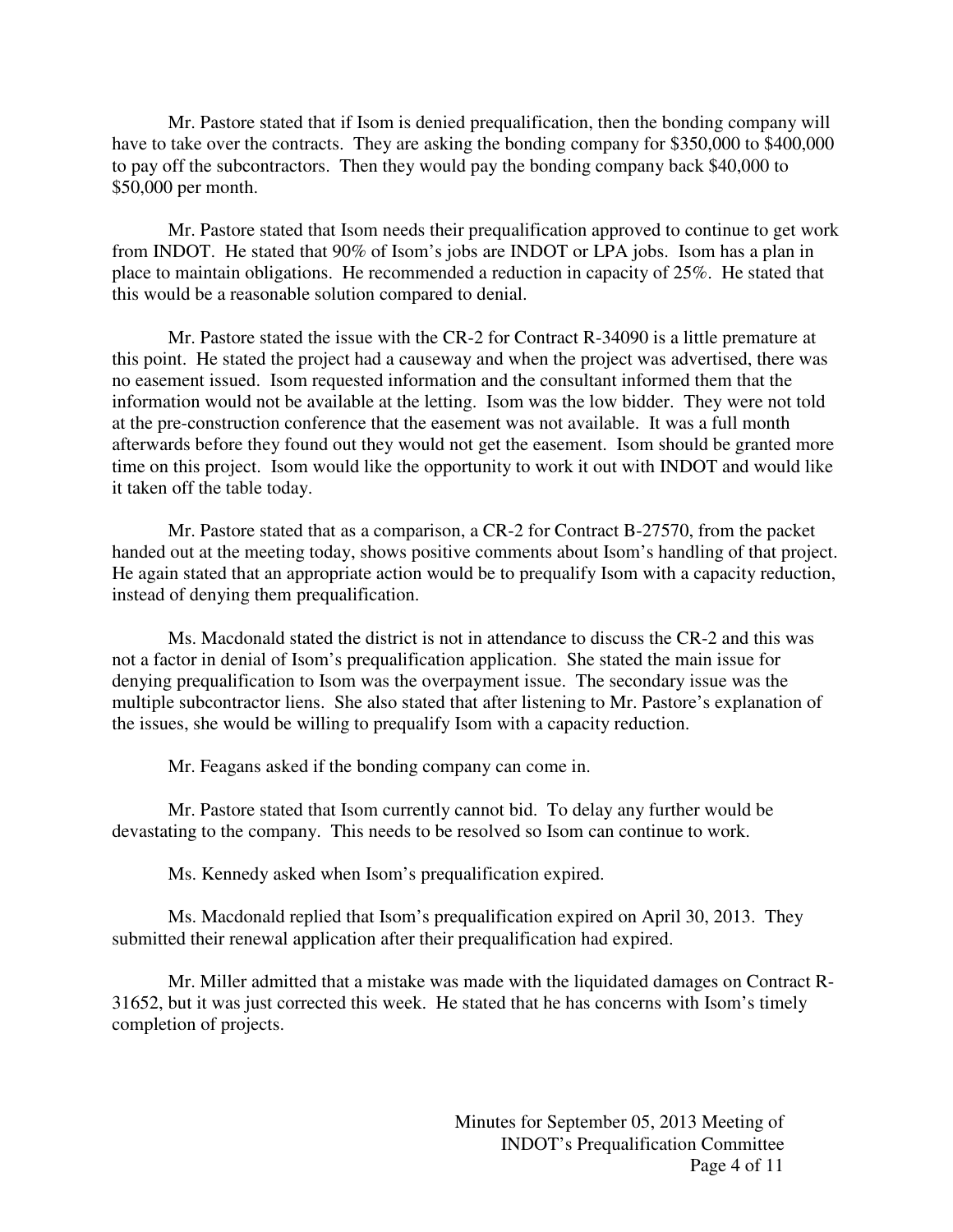Mr. Novak stated that Isom is not following the claims process. They need to resolve the issue quicker. There is only a certain amount of time to respond. Isom should contact INDOT immediately when Isom is contacted. He agreed that the CR-2 discussion should not be on the table today. He recommended a capacity reduction.

Mr. Pastore stated that Isom disagreed with the liquidated damages.

Mr. Novak replied that Isom still needs to respond to INDOT.

Mr. Pastore stated that Isom agrees with what the Committee is saying and he is here to make the relationship better between Isom and INDOT.

Ms. Macdonald stated that what concerns her about the overpayment issue was that Isom was sent three dunning notices from INDOT's Accounting Division before the issue was sent to her in March 2013. It appears that Isom ignored the issue and they did not push to resolve it until their prequalification was denied.

Mr. Novak stated that it is hard to keep moving on project issues and it is especially burdensome during the construction season, but you need to respond to INDOT's requests.

Ms. Kennedy asked of the Committee would like to see a follow-up on the CR-2 submitted by the LaPorte District.

Mr. Gallagher asked who would follow-up on the CR-2.

Ms. Kennedy replied it should be Construction Management.

Mr. Novak stated that it was an interim CR-2.

Ms. Kennedy stated that the project is due to complete in October.

Mr. Pastore stated that Isom can follow through with Construction Management and he will work with Isom on getting the issues resolved.

Mr. Feagans asked if the Committee should ask Isom to come back with their bonding company.

Mr. Gallagher stated Isom can work with Construction Management, and if there is a reason to bring them back, then Mr. Miller can inform the Committee.

Mr. Wasson asked if a 25% capacity reduction would be enough. He asked if is necessary for Isom to follow-up with the Committee in a month.

Ms. Kennedy referred to the memo from the Prequalification Auditor, that was a part of the members' packets, and it gave examples of 20% and 50% capacity reductions.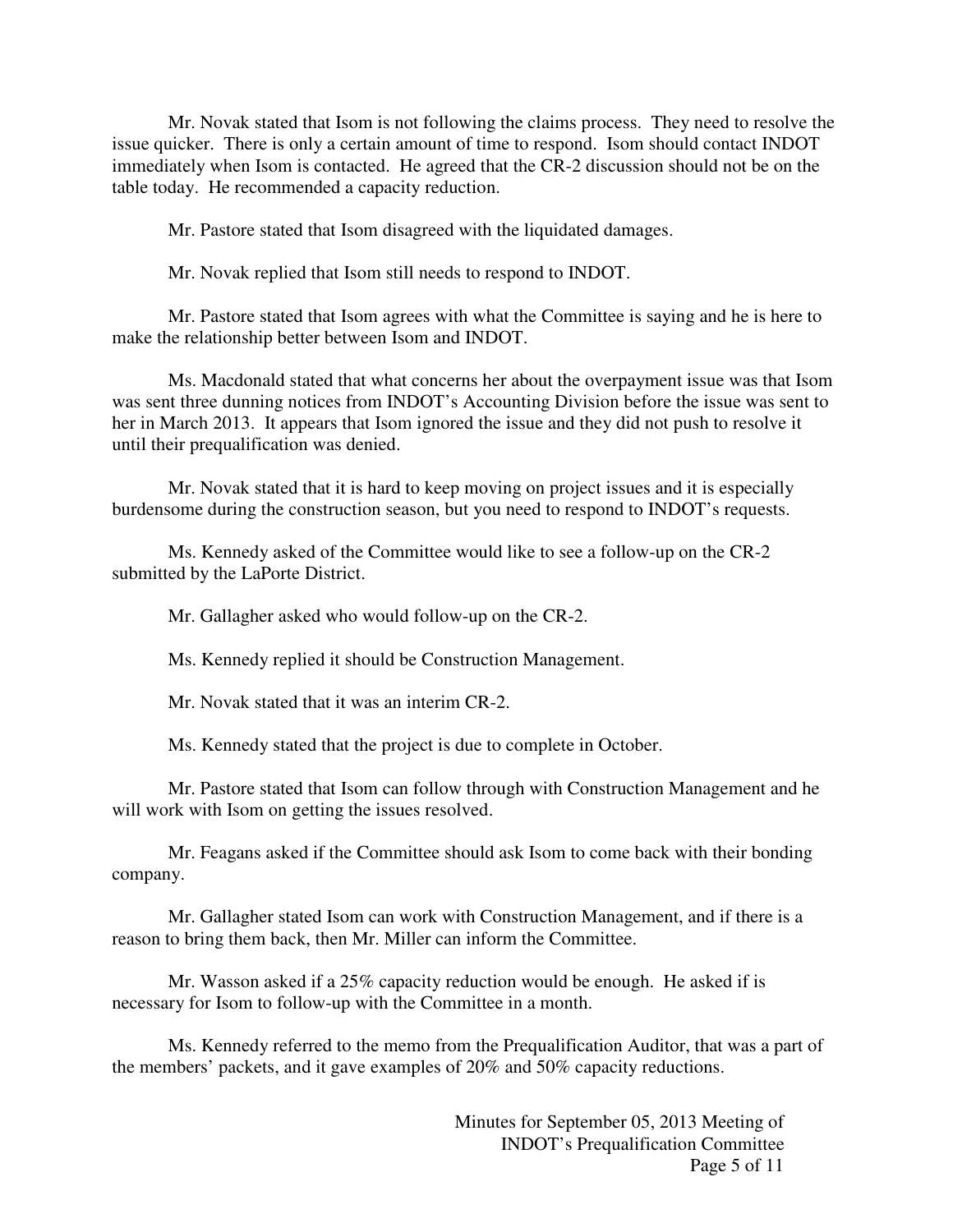Mr. Feagans stated that a 30% capacity reduction sounds good. We use that for new applicants.

Mr. Wasson stated it should be Isom's responsibility to request a higher bidding capacity. They should have to come back to the Committee if they want to reduce the experience reduction factor below 30%.

Ms. Macdonald asked if the Committee really wants to require Isom to come back to request a reduction of the experience reduction factor.

Mr. Wasson stated that he does not want the experience reduction factor reduced unless Isom comes back to the Committee and demonstrates that they are paying their subcontractors and performing well on their projects.

Mr. Gallagher moved to recommend to the Commissioner to issue a Certificate of Qualification to Isom with a 30% capacity reduction.

Mr. Feagans modified the motion to perpetuate the 30% experience reduction factor until Isom requests a change and comes back to the Committee.

Ms. Kennedy restated the motion – The Committee moves to recommend to the Commissioner to issue a Certificate of Qualification to Isom with a 30% capacity reduction. The Committee also recommended the 30% capacity reduction be perpetual until Isom requests a change and comes back to the Committee.

Mr. Feagans seconded the motion.

All Committee members voted in favor.

Ms. Macdonald stated that she would still have to deny any future applications if Isom has another overpayment issue.

Ms. Kennedy stated that a letter would be sent to the Commissioner today for his approval.

Mr. Pastore asked if Isom will be able to bid on next week's letting.

Ms. Macdonald replied that if the letter is not approved by the Commissioner before the letting, she will set Isom up in the database to allow them to bid. The award of any low bid contract to Isom will be contingent upon the Commissioner's approval of the Committee's recommendation.

4. Sullivan Construction, Inc. - Non-prequalified subcontractor limits

 Minutes for September 05, 2013 Meeting of INDOT's Prequalification Committee Page 6 of 11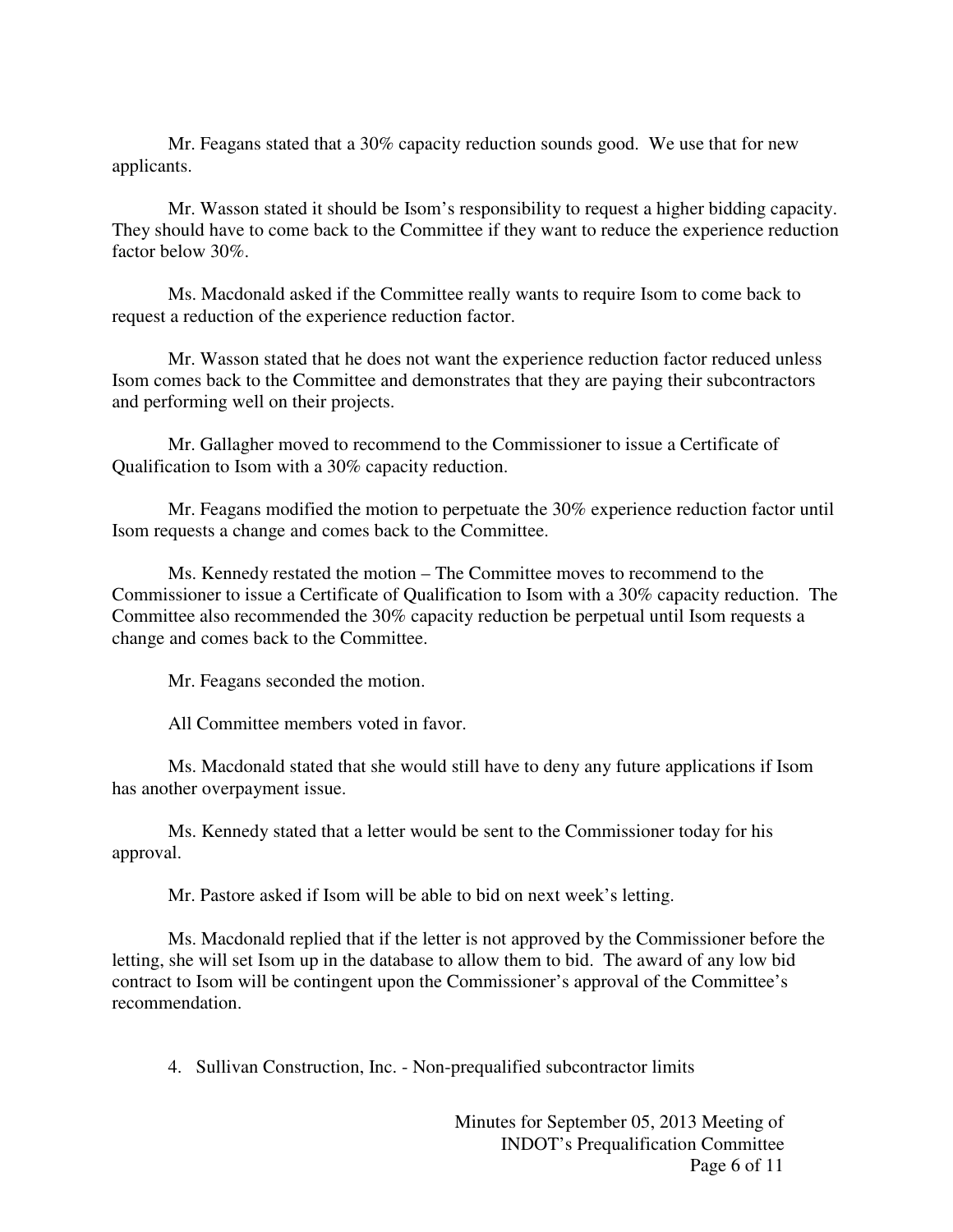Ms. Kennedy introduced the item regarding Sullivan Construction, Inc. (Sullivan). She explained the Committee meeting procedures: a representative from INDOT presents the issue first, the contractor is allowed to respond, then Committee members and the audience may ask questions.

Ms. Macdonald reported that she asked Sullivan to be here today for submitting quotes to prime contractors beyond the \$300,000 limit as a non-prequalified subcontractor. Over the past few years, Sullivan has been listed as a subcontractor on various contractors' Affirmative Action Certificates (AAC) for amounts exceeding \$300,000 when Sullivan was not prequalified with INDOT. Sullivan had been prequalified with INDOT over several years in the past. Sullivan's latest prequalification certificate expired on April 30, 2013 and they have not submitted a renewal prequalification application to date. Their prequalification also lapsed between April 2011 and May 2012. There was a situation on a contract where the letting was before Sullivan's prequalification expired, but their prequalification bidding capacity was below the amount listed on the AAC. INDOT cannot approve subcontractors when they are not prequalified and the contract amount or their unearned work is over \$300,000, or if they are prequalified and their unearned work is over their bidding capacity.

Ms. Macdonald stated that she has sent out letters to prime contractors on four contracts to point out that Sullivan cannot be approved to perform the work until they get prequalified. In all four cases, the subcontract amount was more than \$300,000.

Ms. Kennedy introduced David Alyea, INDOT Economic Opportunity Division Contract Compliance Manager.

Mr. Alyea stated that Sullivan has outstanding subcontracts that cannot be approved at this time, and it causes delays on contracts. INDOT has DBE goals to meet on contracts. The availability of subcontractors in the DBE pool can be limited. When Sullivan is pulled off a contract as a DBE, it falls back on the prime contractor to replace them with another DBE to try to meet the contract's goal. If the DBE goal is not met on the contract, it places INDOT at risk with the Federal Highway Administration (FHWA) and federal funding for our projects.

Mr. Wasson asked what action the Committee can take with a contractor that is not prequalified.

Ms. Macdonald quoted the Rules for Prequalification of Contractors and Bidding in the Indiana Administrative Code, 105 IAC 11-2-10(e): A contractor that is not prequalified may be prohibited from performing subcontract work or limited in the dollar value thereof if the contractor has been found in violation of a rule that would subject a contractor to suspension, revocation, or reduction of its certificate of qualification.

Mr. Novak asked if we have statements from Sullivan on their unearned work.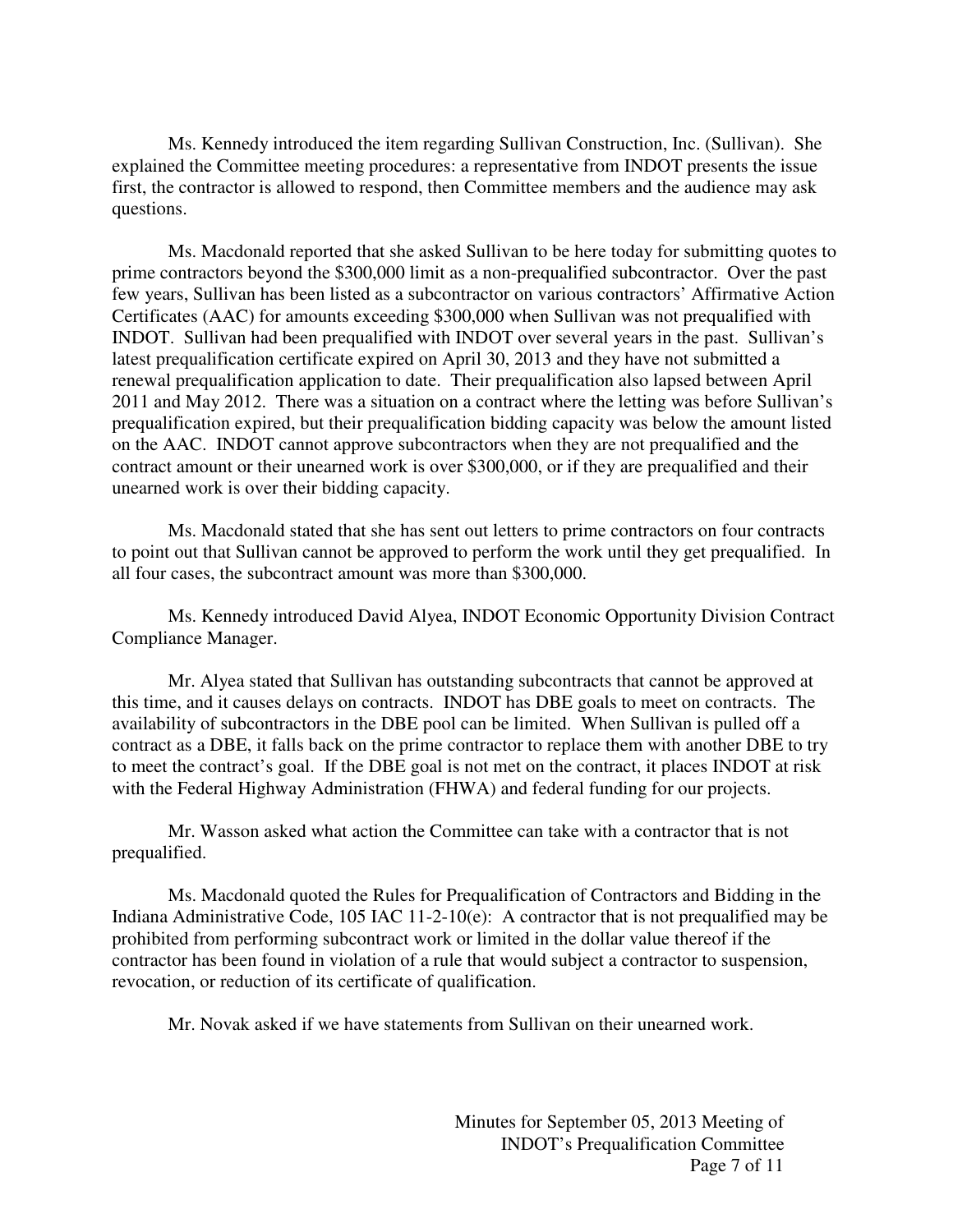Ms. Kennedy replied that information is provided to the district Equal Employment Opportunity (EEO) officers when approval of a subcontractor is requested. She stated that INDOT denied approval of Sullivan on a Dave O'Mara contract.

Ms. Sullivan, owner of Sullivan Construction, Inc. stated that they are readjusting their long term debt so that they can have a favorable prequalification amount. The work she does has long lead times, and the materials they order stays on the books until the work is installed. She stated that in the past when Sullivan got large contracts, they would complete some work, then do a change order and put more work on the books. She stated she has had conversations with Mary Konig, Vincennes District EEO Officer, and she recommended to do change orders so Sullivan could do more work.

Ms. Sullivan stated that with the E S Wagner Company (Wagner) contract, the delivery of the beams was pushed back due to weather. We have the purchase orders for this project. She stated that Sullivan has to do all of the work or Wagner won't get full credit for the DBE goal. She stated that Sullivan has not been denied as a subcontractor, but she has not signed the subcontract yet. INDOT let the contract without having the permits, and if you are awarded the contract, then it sits on your books until the prime contractor can start the work. Also the clock begins against the prime contractor, even when INDOT does not have the permits.

Mr. Gallagher asked when Sullivan expects their audit to be complete.

Ms. Sullivan replied in October.

Mr. Miller asked why Sullivan has continued to quote contractors after getting the letters on the other contracts.

Ms. Sullivan stated that until the contract is signed you don't own the work.

Ms. Kennedy stated all of the contracts that letters went out on were over the \$300,000 limit.

Mr. Novak stated it is \$300,000 for that moment, not over a period of time. On the date we go to approve you as a subcontractor, you have to have less than \$300,000 of unearned work. Based on the amount of work Sullivan already has on their books, you will have to get prequalified to do a significant amount of work.

Ms. Sullivan stated that she has no intention of not being prequalified.

Mr. Wasson stated that Sullivan's prequalification expired in April and it is now September.

Mr. Miller stated that Sullivan was prequalified at the time of the Weber/Kolb bid, but the amount was for \$3 million and Sullivan's prequalification capacity was under that amount.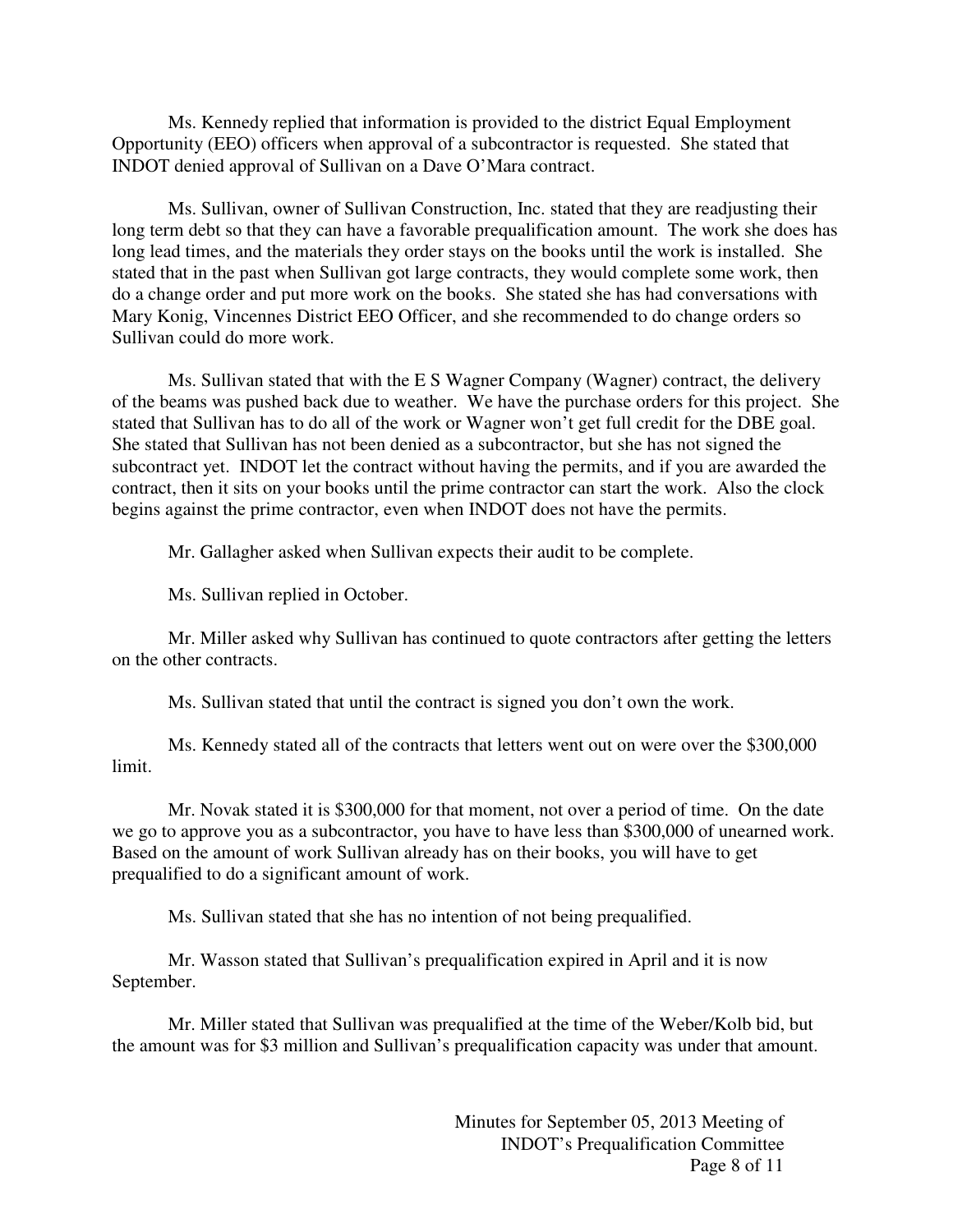Ms. Sullivan stated we are working with the bank to move capital, then will submit our application to the INDOT Prequalification Section.

Ms. Kennedy stated INDOT sent letters to the prime contractors informing them that Sullivan was not prequalified.

Ms. Sullivan stated she read past Committee meeting minutes and saw that contractors were allowed to split the work.

Mr. Novak stated splitting the work is not allowed in the Crawfordsville District.

Mr. Miller agreed that allowing subcontractors to split the work into small subcontracts should not be allowed.

Ms. Sullivan stated that seems discriminatory.

Mr. Novak stated it is the same for everyone.

Ms. Sullivan stated that as a subcontractor there is so much out of her control and it keeps the company from growing. She stated she was under the impression that INDOT and the primes were to work with the DBE's.

Mr. Novak stated it is hard for subcontractors to pick up work on multi-year contracts.

Mr. Miller stated that Sullivan should get prequalified, then they can work up to their prequalification capacity. Work may not physically happen right away.

Mr. Novak stated we don't want to discourage work for the subcontractors.

Ms. Kennedy stated that Sullivan quoted \$3 million on the Weber/Kolb contract, and that was already over Sullivan's prequalification limit.

Ms. Sullivan stated she has seen where the work has been broken up and have never been told it could not be broken up.

Mr. Alyea asked if there has to be a legally binding contract for it to be included in the subcontractor's unearned work. He stated that the AAC indicates that the subcontractor is planning to do the work.

Mr. Novak stated that Sullivan is not contracting all work at one time.

Ms. Macdonald stated that she has been Prequalification Engineer for over five years and has sent out six letters for non-prequalified subcontractors quoting over the \$300,000 limit and Sullivan was on four of those letters.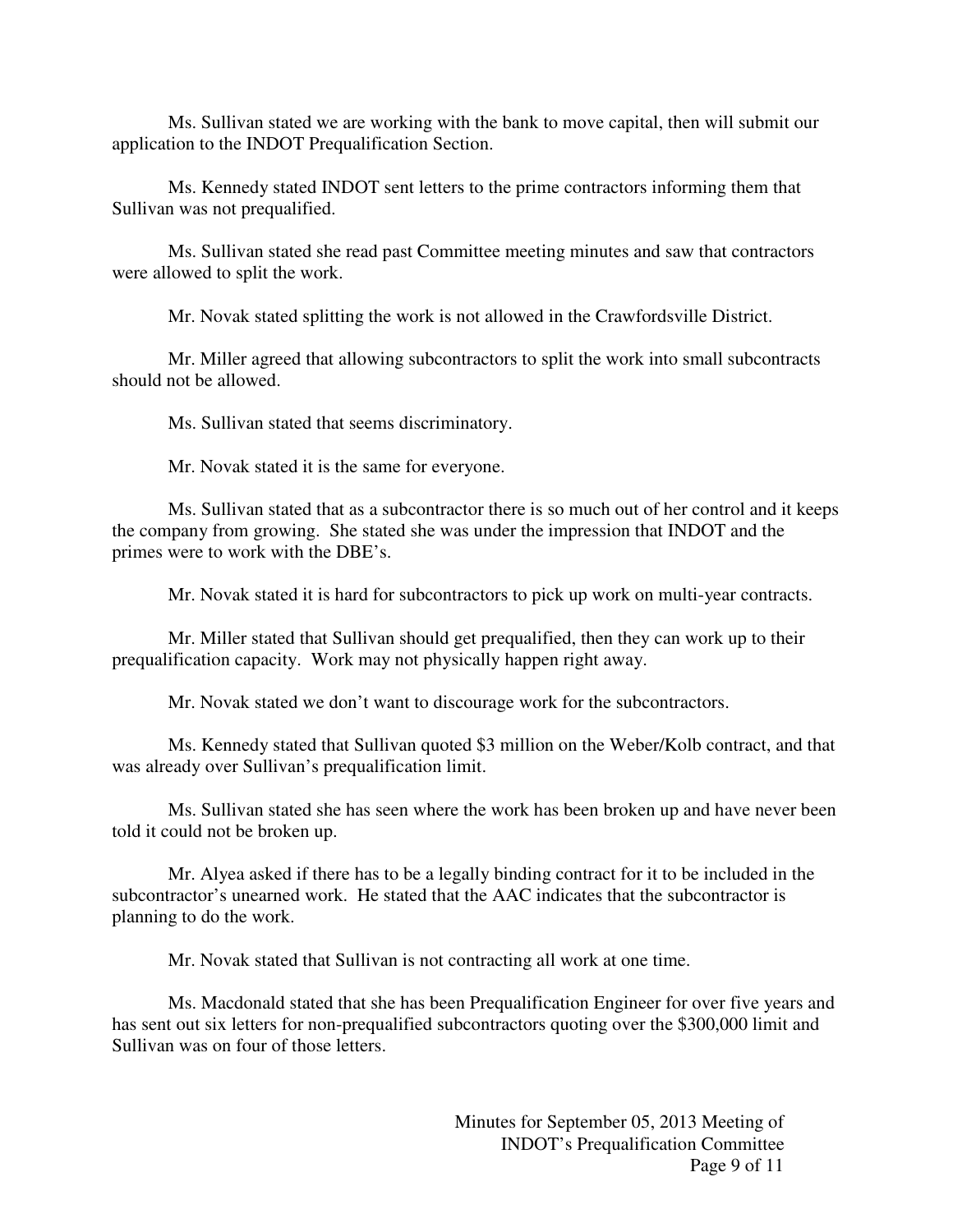Ms. Kennedy stated INDOT is working on updating the prequalification rules.

Ms. Sullivan apologized saying she is not trying to put INDOT in a bind. She is trying to keep work on the books and service the prime contractors and fulfill obligations. She stated she did not think it was a risk to the primes. She stated that the DBE rules contradict INDOT rules.

Mr. Wasson stated that Ms. Sullivan is criticizing the rules as burdensome. The sooner Sullivan submits their prequalification application, the better.

Ms. Sullivan stated she thought it was common practice to break up jobs.

Ms. Kennedy stated we do not allow breaking up the work. The EEO officers can't approve it, because SiteManager does not allow for it. The Committee can recommend to either do nothing or restrict Sullivan from subcontracting for a period of time.

Ms. Sullivan stated we don't know when we are commented to a contract until the prime sends a contract in the mail.

Mr. Novak suggested that we should consider this a counseling session and ask Sullivan not to commit to more than \$300,000 on any given contract or in unearned work until they become prequalified.

Mr. Wasson agreed with Mr. Novak's suggestion.

Ms. Kennedy asked if the Committee's recommendation is to do nothing.

Mr. Novak stated that Sullivan's work will clear out eventually. He is asking that she not commit to more than the \$300,000 limit.

Ms. Sullivan agreed to not commit to more than \$300,000.

Ms. Kennedy asked where Sullivan was at on the projects they are committed to already.

Ms. Sullivan replied that IR-31218 is completed. IR-33734 is partially completed. And Sullivan is not under subcontract yet on the other two contracts.

Mr. Alyea stated that there is a disconnect here. Ms. Sullivan refers to not being under contract yet, but they have a commitment with those two contracts from the AAC.

Ms. Sullivan stated that Wagner would not tell her if she was included on their AAC until the contract was awarded.

Mr. Novak stated that Sullivan should not commit to more than \$300,000 on any given contract until they are prequalified.

> Minutes for September 05, 2013 Meeting of INDOT's Prequalification Committee Page 10 of 11